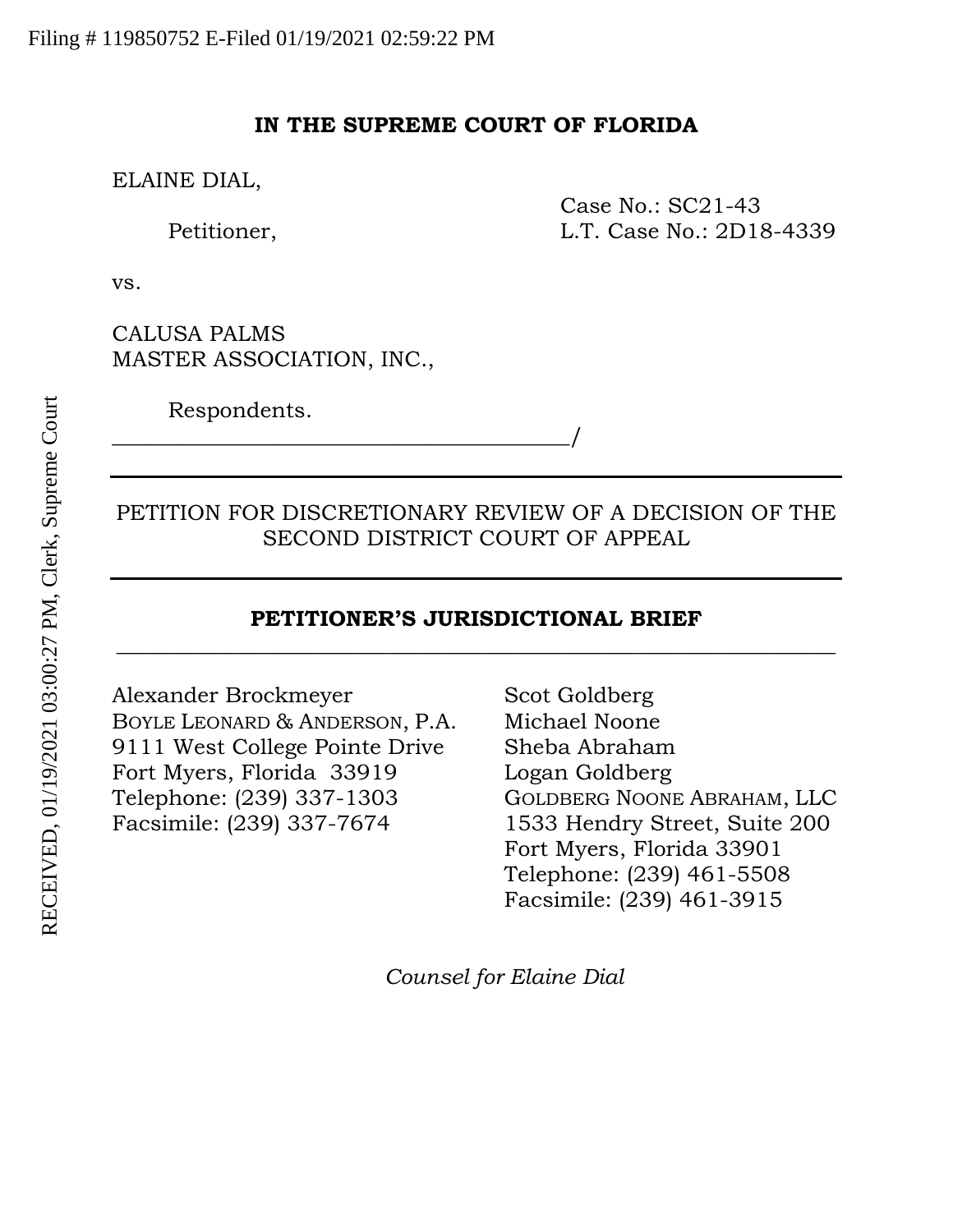# **TABLE OF CONTENTS**

| I. THE SECOND DISTRICT CERTIFIED A QUESTION OF GREAT<br>PUBLIC IMPORTANCE, THUS ASKING FOR RESOLUTION OF A |  |
|------------------------------------------------------------------------------------------------------------|--|
|                                                                                                            |  |
|                                                                                                            |  |
|                                                                                                            |  |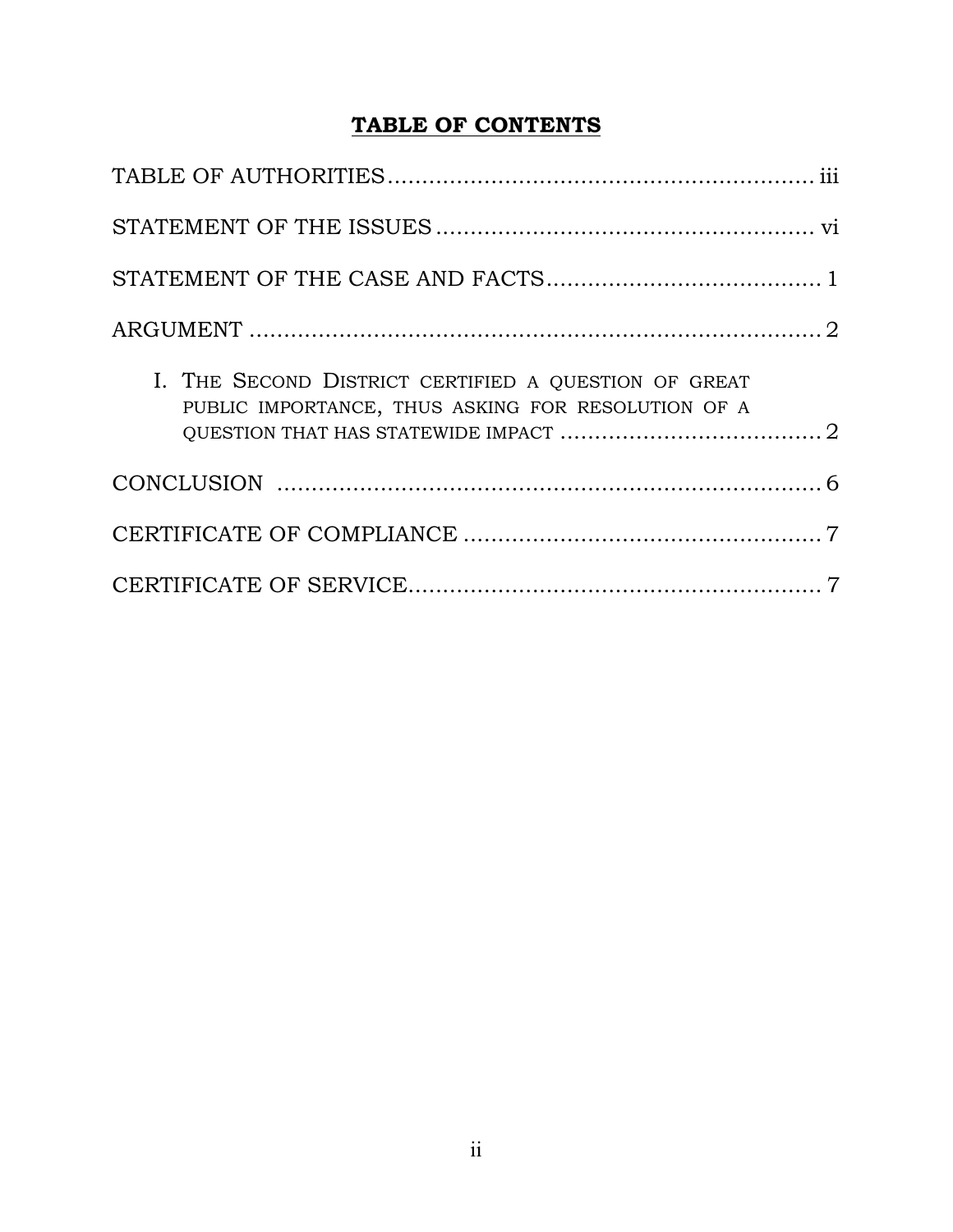## **TABLE OF AUTHORITIES**

# **CASES**

| Bauduy v. Adventist Health Sys./Sunbelt, Inc.,       |
|------------------------------------------------------|
|                                                      |
| Cooperative Leasing v. Johnson,                      |
|                                                      |
| Covington v. George,                                 |
|                                                      |
| Cristobal v. BJ's Wholesale Club, Inc.,              |
|                                                      |
| Fla. Physician's Ins. Reciprocal v. Stanley,         |
|                                                      |
| Gormley v. GTE Prods. Corp.,                         |
|                                                      |
| Joerg v. State Farm Mutual Automobile Insurance Co., |
|                                                      |
| Judge v. Tamiami Memorial Post No.,                  |
|                                                      |
| Molavi v. Higdon,                                    |
|                                                      |
| Ortiz v. Fla. Strawberry Festival, Inc.,             |
|                                                      |
| Sheffield v. Superior Ins. Co.,                      |
|                                                      |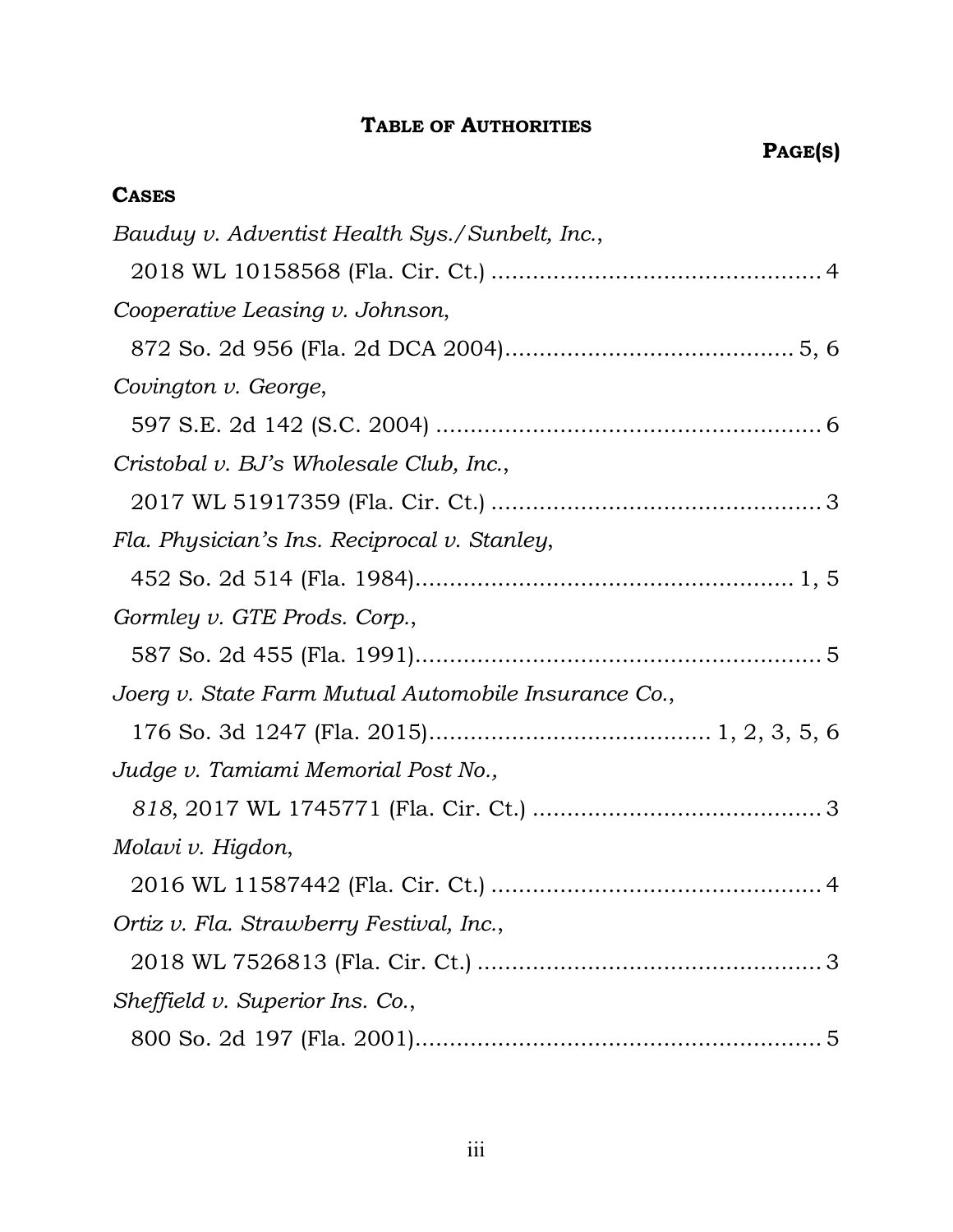| SP Burlington Senior GP, Inc. v. Phillips,                     |
|----------------------------------------------------------------|
|                                                                |
| Springle v. Allstate Fire & Cas. Ins. Co.,                     |
|                                                                |
| Star Cas. v. U.S.A Diagnostics, Inc.,                          |
|                                                                |
| State v. Vickery,                                              |
|                                                                |
| Steinberg v. Winn-Dixie Stores, Inc.,                          |
|                                                                |
| Storch v. Arnov,                                               |
|                                                                |
| Tintle v. Publix Supermarkets, Inc.,                           |
|                                                                |
| Washington v. Gov't Employees Ins. Co.,                        |
|                                                                |
| <b>OTHER AUTHORITIES</b>                                       |
| Answer Brief of Donald M. Phillips,                            |
|                                                                |
| Gulfstream Park Pacing Ass'n, Inc. v. Margaret Volin,          |
|                                                                |
| Initial Brief of SP Burlington Senior GP, Inc.,                |
|                                                                |
| Medicare Enrollment Dashboard, CENTERS FOR MEDICARE & MEDICAID |
| SERVICES,                                                      |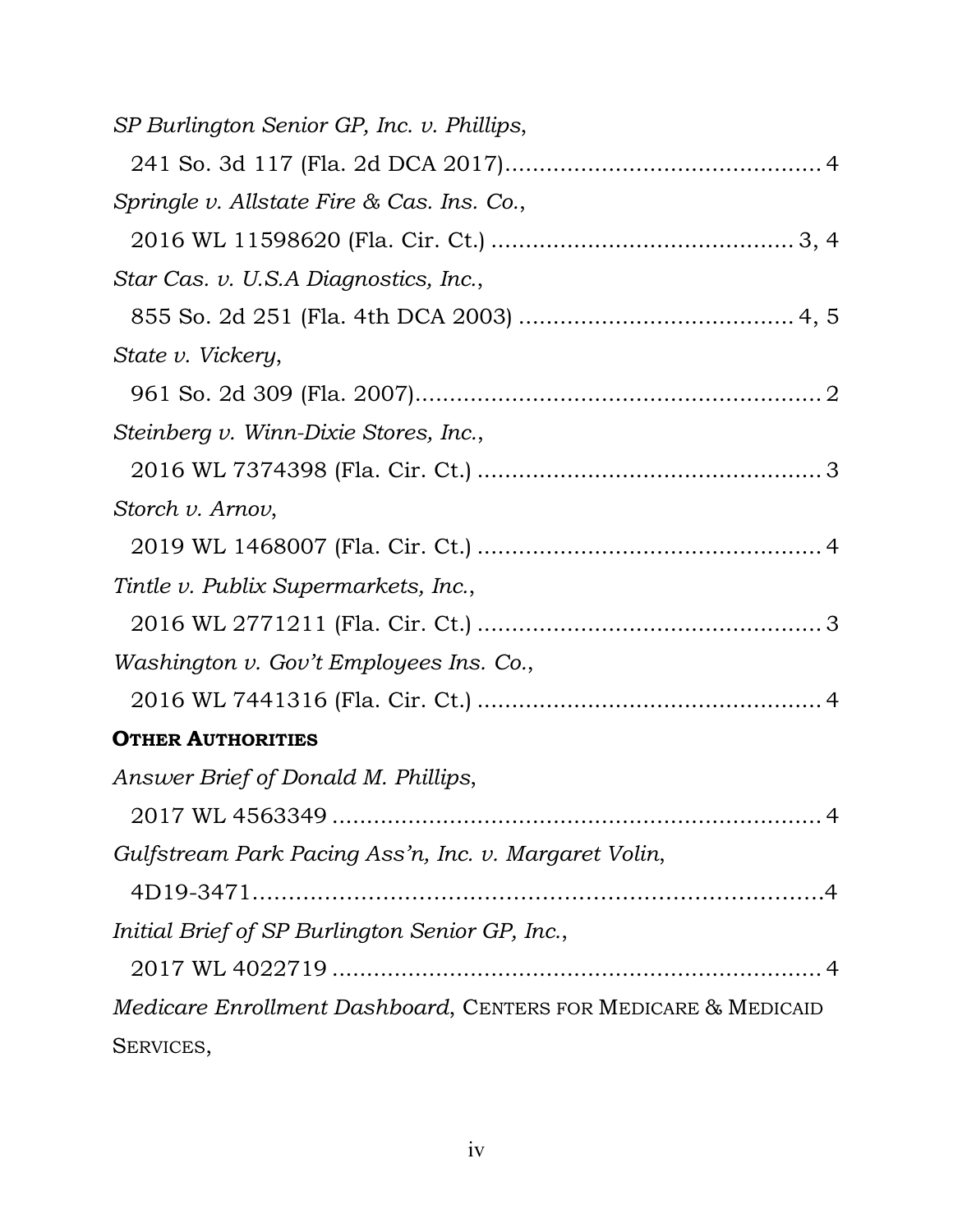www.cms.gov/Research-Statistics-Data-and-Systems/Statistics-Trends-and-Reports/CMSProgramStatistics/Dashboard (last modified Dec. 18, 2020)……....2 *Total Number of Medicare Beneficiaries*, KAISER FAMILY FOUNDATION, https://www.kff.org/medicare/state-indicator/total-medicarebeneficiaries/?currentTimeframe=0&sortModel=%7B%22colId%22:%22 Location%22,%22sort%22:%22asc%22%7D (last visited January 19, 2021)……2 *Quick Facts - Florida,* U.S. CENSUS BUREAU,

www.census.gov/quickfacts/FL (last visited January 19, 2021)…3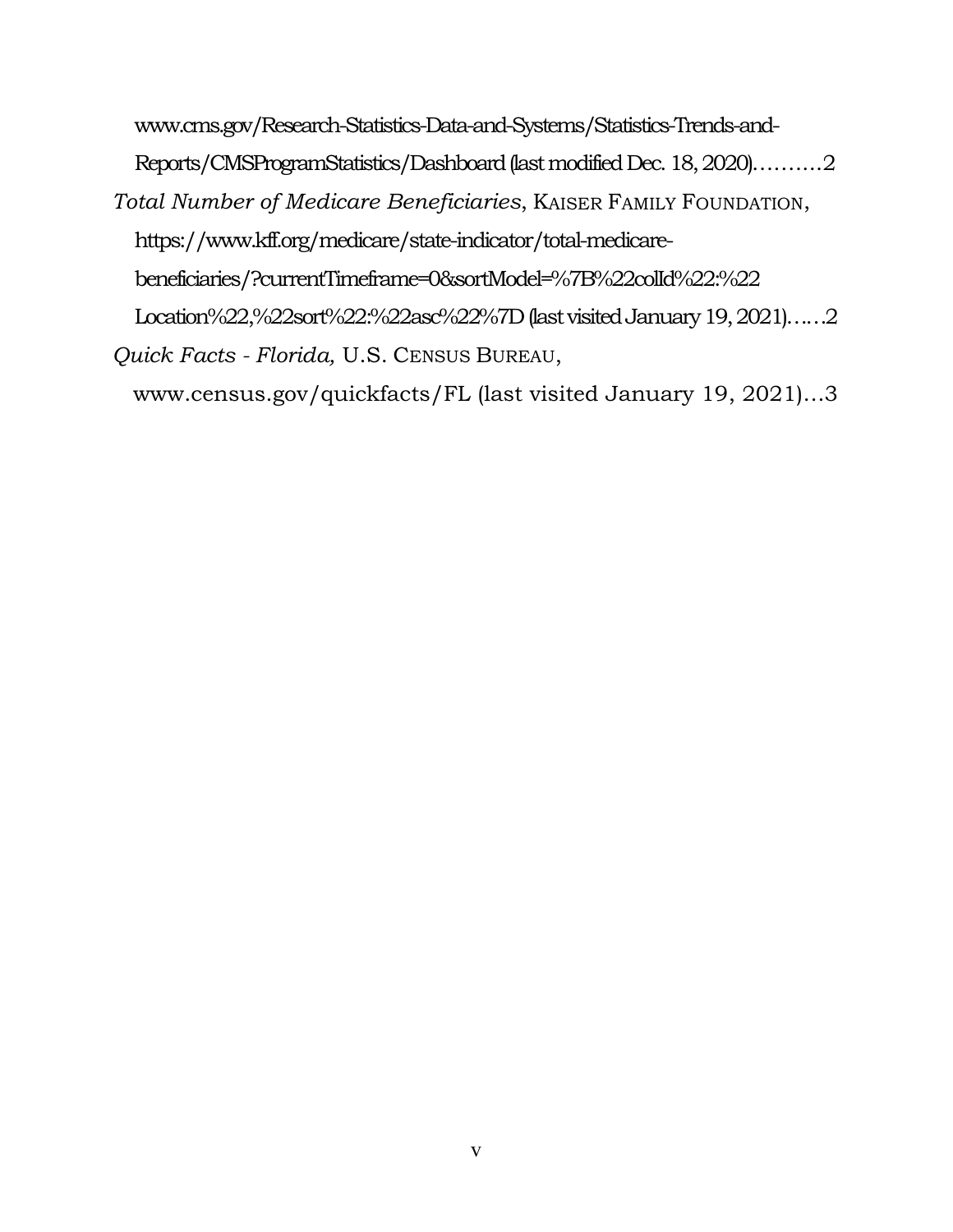### **STATEMENT OF THE ISSUES**

1. Does the holding in *Joerg v. State Farm Mutual Automobile Insurance Co.*, 176 So. 3d 1247 (Fla. 2015), prohibiting the introduction of evidence of Medicare benefits in a personal injury case for purposes of a jury's consideration of future medical expenses also apply to past medical expenses.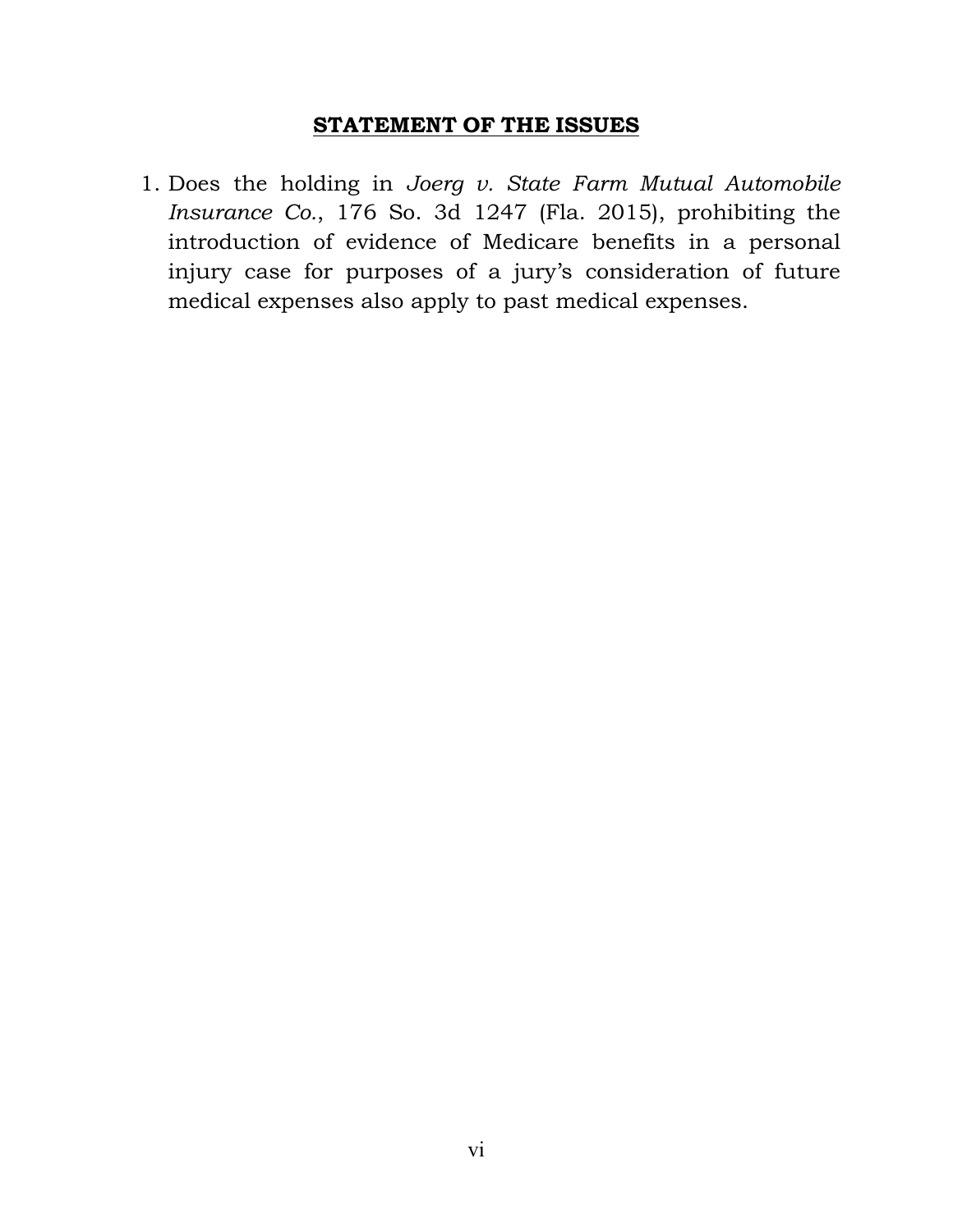#### **STATEMENT OF THE CASE AND FACTS**

Elaine Dial tripped and fell while on property owned by Calusa Palms Master Association, Inc. ("Calusa Palms"). (A. 5). The trial court granted a motion *in limine* that precluded Mrs. Dial from admitting into evidence the gross amount of her past medical expenses and limited her to admitting only what Medicare paid. (A. 6). The Second District affirmed. (A. 8).

The Second District interpreted *Joerg v. State Farm. Mut. Auto. Ins. Co.*, 176 So. 3d 1247 (Fla. 2015), which negated the collateral source rule exception created in *Fla. Physician's Ins. Reciprocal v. Stanley*, 452 So. 2d 514 (Fla. 1984), and to hold that the evidentiary collateral source rule precludes the admission of social legislation benefits, like Medicare, into evidence. (A. 2). The Second District concluded *Joerg* only applied to future medical expenses—rather than past and future medical expenses—despite *Joerg* stating the distinction between past and future medical expenses was irrelevant. (A. 6-7).

Recognizing that "the evidentiary issue M[r]s. Dial raises is one that frequently arises in negligence cases[,]" the Second District certified the following question of great public importance:

1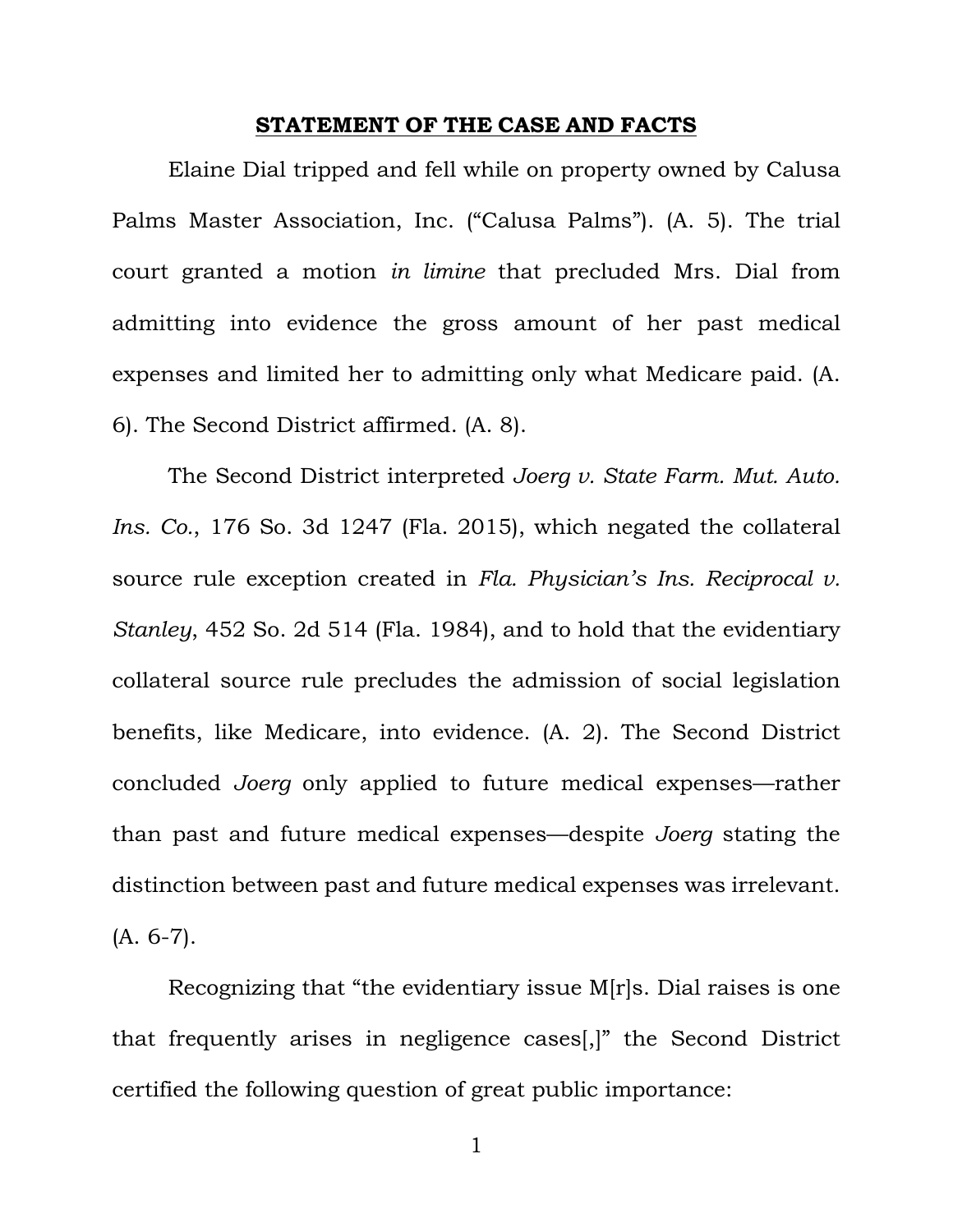Does the holding in *Joerg v. State Farm Mutual Automobile Insurance Co.*, 176 So. 3d 1247 (Fla. 2015), prohibiting the introduction of evidence of Medicare benefits in a personal injury case for purposes of a jury's consideration of future medical expenses also apply to past medical expenses.

(A. 8).

### **ARGUMENT**

### **I. THE SECOND DISTRICT CERTIFIED A QUESTION OF GREAT PUBLIC IMPORTANCE, THUS ASKING FOR RESOLUTION OF A QUESTION THAT HAS STATEWIDE IMPACT.**

This Court undoubtedly has jurisdiction. The Second District certified its decision passed on a question of great public importance. (A. 8). The certification grants this Court jurisdiction *per se*. *See State v. Vickery*, 961 So. 2d 309, 312 (Fla. 2007).

Data supports the Second District's certification. As of December 2020, between 4,556,611 and 4,638,573 Floridians are Medicare beneficiaries. *Medicare Enrollment Dashboard*, CENTERS FOR MEDICARE & MEDICAID SERVICES, www.cms.gov/Research-Statistics-Data-and-Systems/Statistics-Trends-and-Reports/CMSProgramStatistics/Dashboard (last modified Dec. 18, 2020); *Total Number of Medicare Beneficiaries*, KAISER FAMILY FOUNDATION, https://www.kff.org/medicare/state-indicator/totalmedicare-

beneficiaries/?currentTimeframe=0&sortModel=%7B%22colId%22:%22Location%2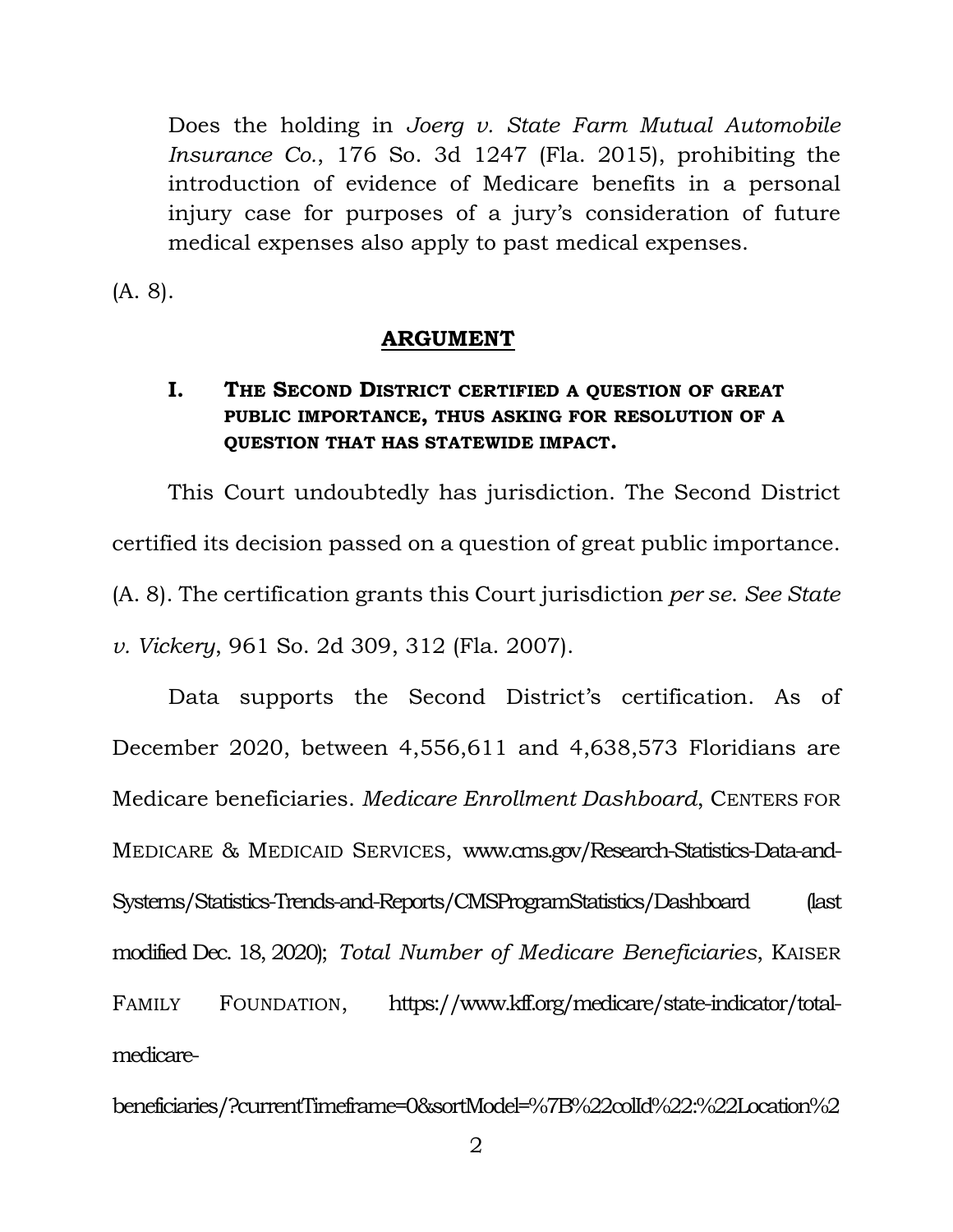2,%22sort%22:%22asc%22%7D (last visited January 19, 2021). That is approximately twenty-one percent (21%) of Florida's population. *Compare id. with Quick Facts - Florida,* U.S. CENSUS BUREAU, www.census.gov/quickfacts/FL (last visited January 19, 2021).

The certified question "is one that frequently arises in negligence cases." (A. 8). In fact, the certified question extends beyond negligence cases and impacts any case where damages consist of medical expenses. This includes products liability and uninsured motorist cases. *See Joerg*, 176 So. 3d at 1252. Couple the frequency that this issue arises with the high number of Floridians enrolled in Medicare and the statewide impact is clear.

This statewide impact is borne out at the trial court level. Since *Joerg*, trial courts have continually been presented with motions *in limine* concerning the certified question. *See Tintle v. Publix Supermarkets, Inc.*, 2016 WL 2771211 (Fla. Cir. Ct.); *Steinberg v. Winn-Dixie Stores, Inc.*, 2016 WL 7374398 (Fla. Cir. Ct.); *Springle v. Allstate Fire & Cas. Ins. Co.*, 2016 WL 11598620 (Fla. Cir. Ct.); *Ortiz v. Fla. Strawberry Festival, Inc.*, 2018 WL 7526813 (Fla. Cir. Ct.); *Judge v. Tamiami Memorial Post No. 818*, 2017 WL 1745771 (Fla. Cir. Ct.); *Cristobal v. BJ's Wholesale Club, Inc.*, 2017 WL 51917359 (Fla.

3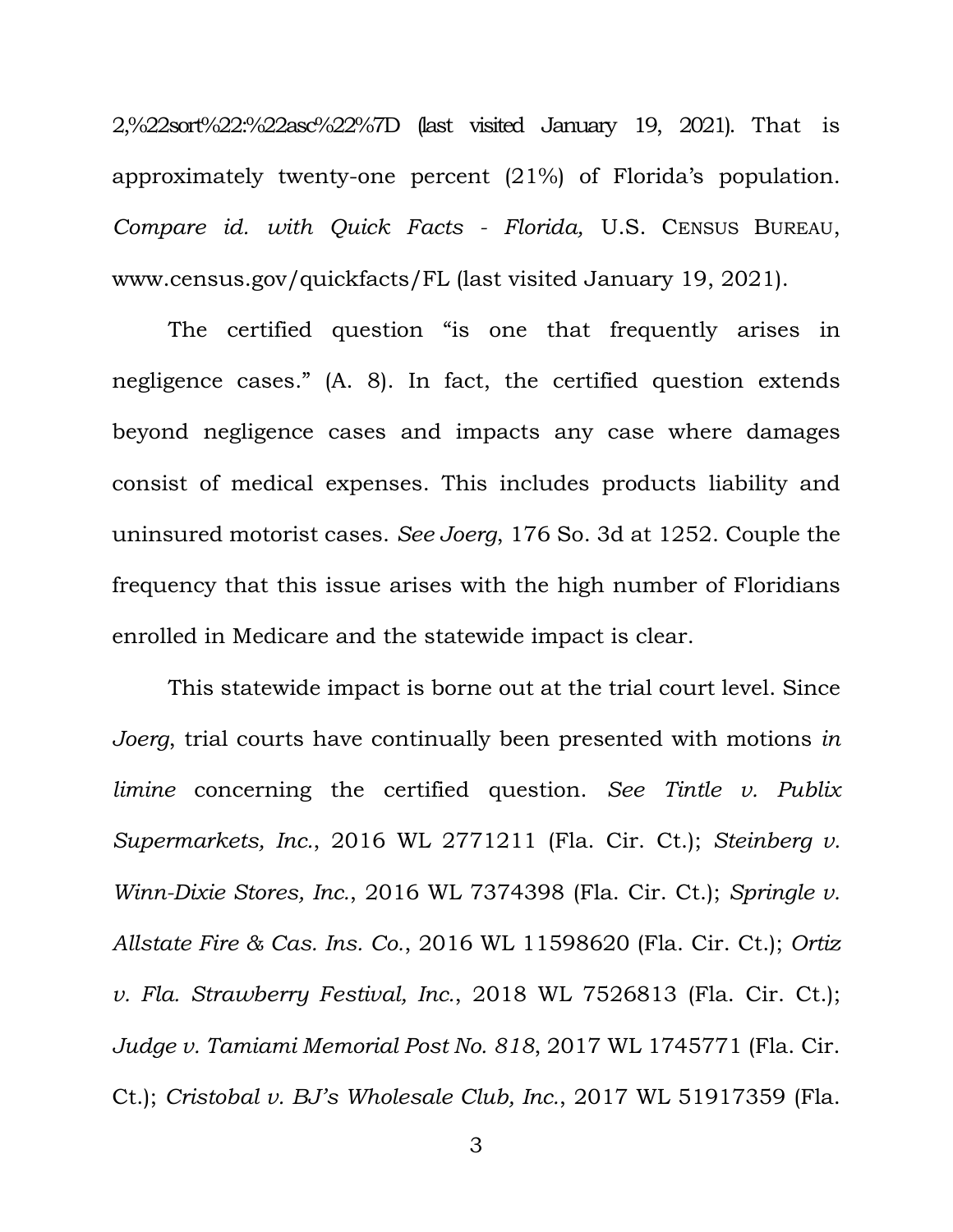Cir. Ct.); *Molavi v. Higdon*, 2016 WL 11587442 (Fla. Cir. Ct.); *Storch v. Arnov*, 2019 WL 1468007 (Fla. Cir. Ct.); *Washington v. Gov't Employees Ins. Co.*, 2016 WL 7441316 (Fla. Cir. Ct.); *Bauduy v. Adventist Health Sys./Sunbelt, Inc.*, 2018 WL 10158568 (Fla. Cir. Ct.).

District courts are also presented with the certified question. *See Gulfstream Park Pacing Ass'n, Inc. v. Margaret Volin*, 4D19-3471; *SP Burlington Senior GP, Inc. v. Phillips*, 241 So. 3d 117 (Fla. 2d DCA 2017); *Initial Brief of SP Burlington Senior GP, Inc.*, 2017 WL 4022719 at \*3-4, 27-36; *Answer Brief of Donald M. Phillips*, 2017 WL 4563349, \*18-31.

Not only have trial courts addressed the certified question every year since *Joerg*, trial courts within the same judicial circuit have reached conflicting decisions. *Compare Springle*, 2016 WL 11598620 (Palm Beach County) *and Washington*, 2016 WL 7441316 (Orange County), *with Storch*, 2019 WL 1468007 (Palm Beach County); *Bauduy*, 2018 WL 10158568 (Orange County). That these cases do not coalesce around a single answer to the certified question illustrates its public importance. *See Star Cas. v. U.S.A Diagnostics, Inc.*, 855 So. 2d 251, 252-53 (Fla. 4th DCA 2003).

4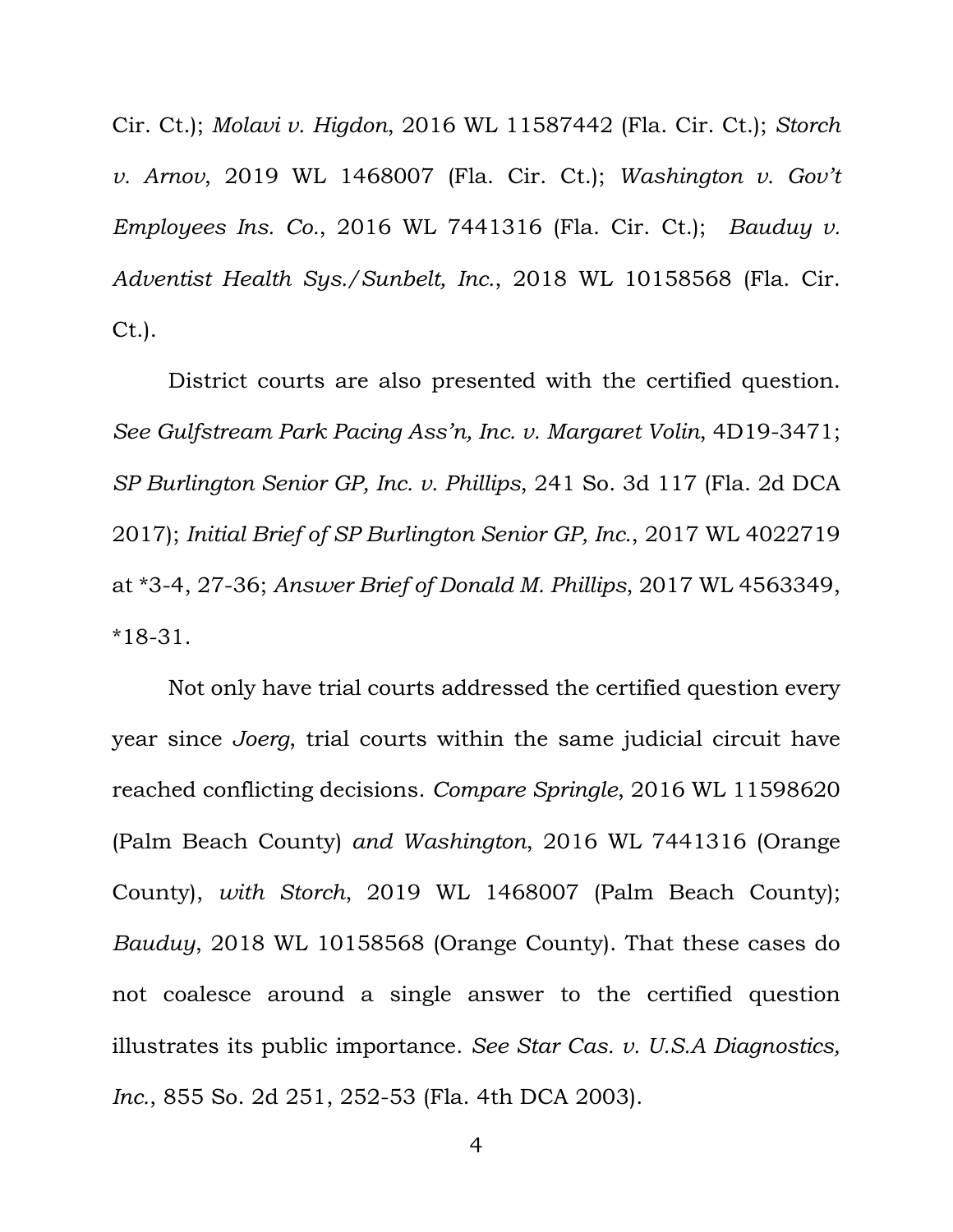Judge Rothstein-Youakim's concurring opinion shows that the district courts also disagree on the answer to the certified question. Below, the Second District relied on *Cooperative Leasing v. Johnson*, 872 So. 2d 956 (Fla. 2d DCA 2004). *Cooperative Leasing* relied on *Stanley*. *Id.* at 958. But *Joerg* receded from *Stanley's* exception because it "was never intended to apply to benefits from Medicare or Medicaid…." *Joerg*, 176 So. 3d at 1256; (A. 9).

Nothing in *Joerg* indicates *Stanley* still applies to past medical expenses paid by Medicare. *Joerg* deemed this distinction irrelevant:

> …[T]he Illinois Supreme Court in *Wills* also involved the admissibility of past Medicare benefits, not the future benefits at issue here. Given our agreement with the policy pronouncement in *Wills*, *we do not consider this factual distinction relevant*.

*Id.* at 1256 n. 7 (emphasis added). Thus, *Joerg's ratio decidendi* is that Medicare is a collateral source for purposes of the evidentiary collateral source rule.

This Court has consistently held the evidentiary collateral source rule prohibits the introduction of collateral source evidence. *Joerg*, 176 So. 3d at 1249-50 (citing *Sheffield v. Superior Ins. Co.*, 800 So. 2d 197, 203 (Fla. 2001) (citing *Gormley v. GTE Prods. Corp.*, 587 So. 2d 455, 458 (Fla. 1991)). That is why Judge Rothstein-Youakim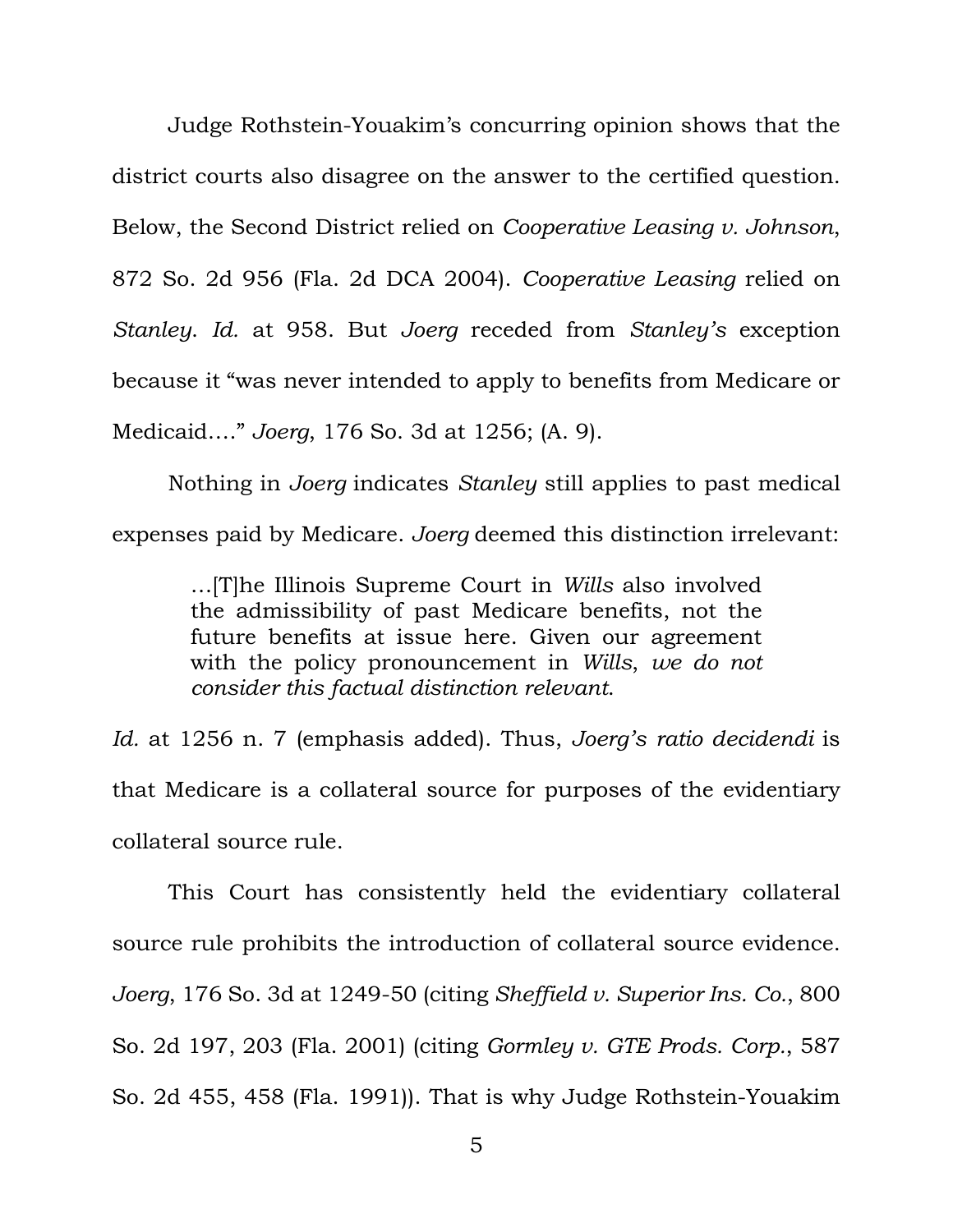concluded "that the rationale in *Joerg* compels the conclusion that…*Cooperative Leasing* was incorrect." (A. 9).

A rule that does not treat Medicare payments of past medical expenses as a collateral source will confuse the jury. *Covington v. George*, 597 S.E. 2d 142, 144 (S.C. 2004). Plus, "any attempts on the part of the plaintiff to explain the compromised payments would necessarily lead to the existence of a collateral source." *Id. Joerg* and the evidentiary collateral source rule prohibits this. *Joerg*, 176 So. 3d at 1255-57.

### **CONCLUSION**

For the reasons stated above, this Court should accept jurisdiction and answer the certified question.

Respectfully submitted,

By: /s/ Alexander Brockmeyer Alexander Brockmeyer Fla. Bar No.: 105758 BOYLE, LEONARD & ANDERSON, P.A. 9111 West College Pointe Dr. Fort Myers, Florida 33919 Telephone: (239)337-1303 Facsimile: (239)337-7674 Primary Email: Eservice@Insurance-Counsel.com Secondary Email: ABrockmeyer@Insurance-Counsel.com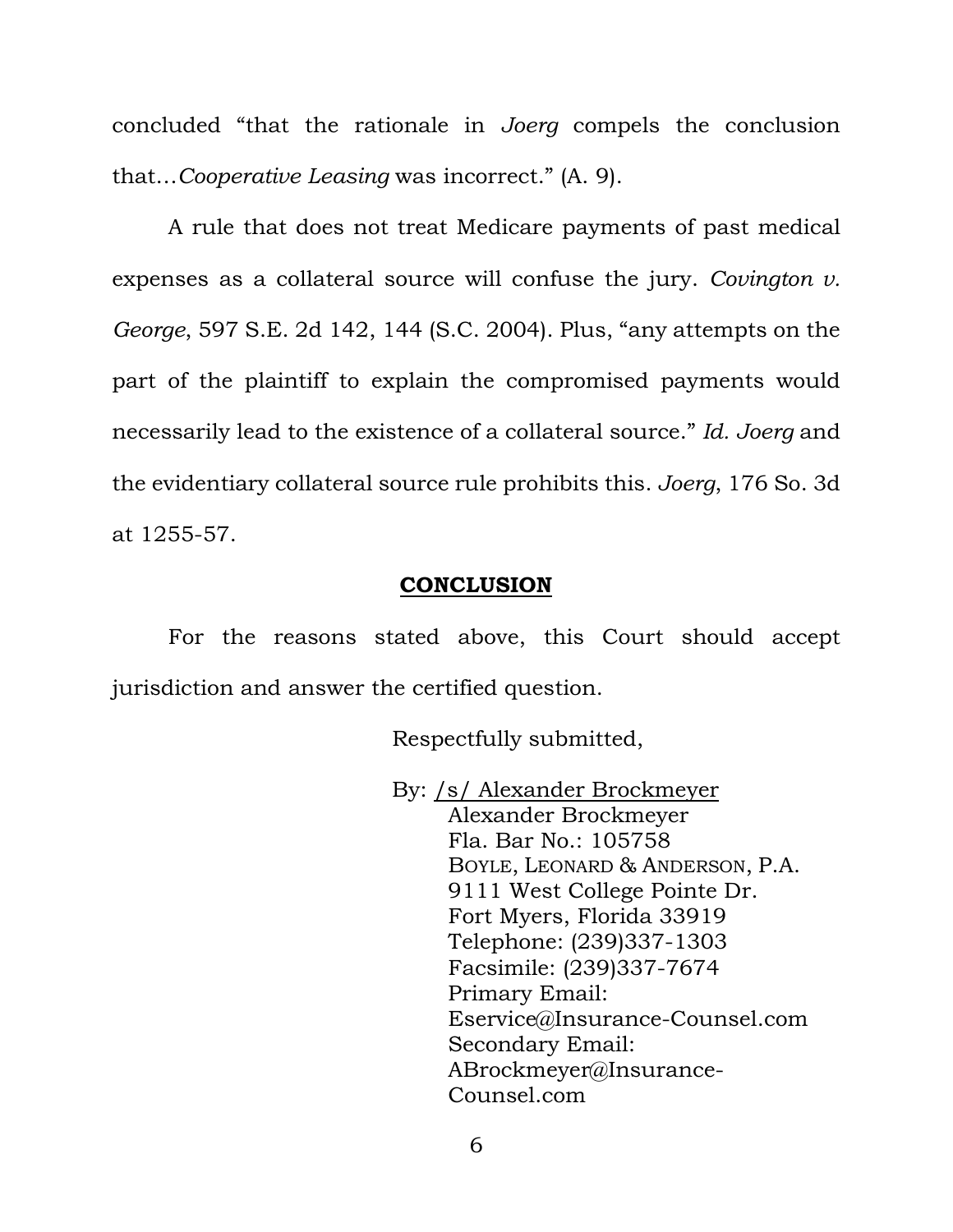Secondary Email: DMadera@Insurance-Counsel.com *Counsel for Petitioner, Elaine Dial*

## **CERTIFICATE OF COMPLIANCE**

I HEREBY CERTIFY that this brief is in Bookman Old Style 14-

point font, contains 1,037 words, and is therefore in compliance with

Florida Rule of Appellate Procedure 9.045 and 9.210(a)(2)(A).

By: /s/ Alexander Brockmeyer Alexander Brockmeyer, Esq. Fla. Bar No.: 105758

# **CERTIFICATE OF SERVICE**

I HEREBY CERTIFY that a true and correct copy of the foregoing

was furnished to the parties on below service list through the Court's

e-filing portal pursuant to Florida Rule of Judicial Administration

2.516(b)(1) on January 19, 2021:

Michael R. D'Lugo, Wicker Smith O'Hara McCoy & Ford, P.A. 390 N. Orange Avenue, Suite 1000 Orlando, Florida 32801 Phone: (407)843-3939 Fax: (407)649-8118 ORLcrtpleadings@wickersmith.com *Counsel for Respondent, Calusa Palms Master Association, Inc.*

> By: /s/ Alexander Brockmeyer Alexander Brockmeyer